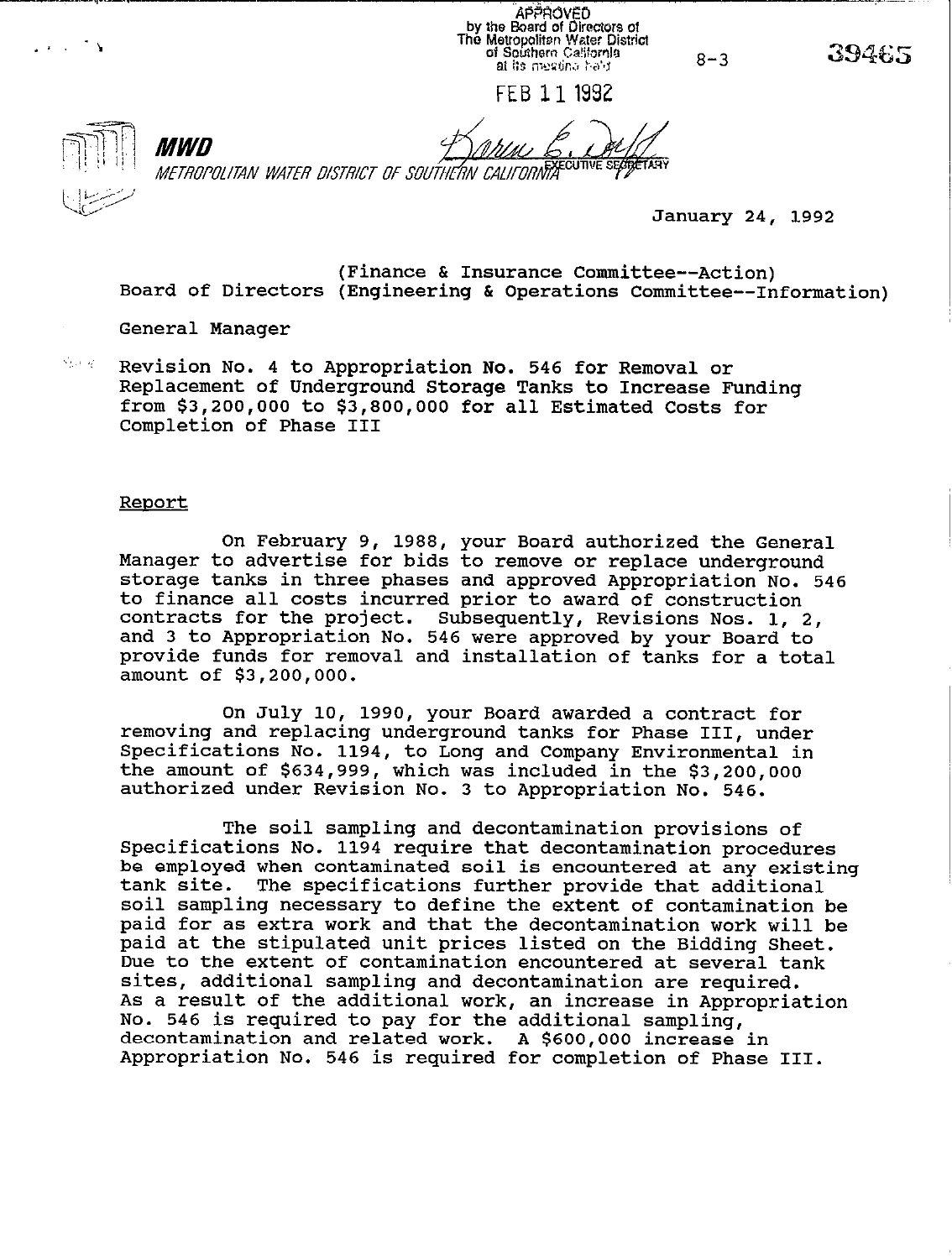## Board of Directors -2- January 24, 1992

.-m-.."w,3Y\_\_\_u\_- ,. ,. .,.,. ,\_ ,., .,. .I. ..,

, \* 'I

.~, ,\_\_1

A breakdown of the increase in appropriation is attached. All work under Phase I and Phase II has been completed.

The project is categorically exempt from the provisions of the California Environmental Quality Act because it consists of the replacement of existing utility systems with no expansion of use.

# Board Committee Assignments

This letter is referred to:

The Finance and Insurance Committee for action because of its jurisdiction over appropriations pursuant to Administrative Code Section 2441(d).

The Engineering and Operations Committee for information because of its jurisdiction over the performance of construction programs pursuant to Administrative Code Section 2431(b).

### Recommendation

### FINANCE AND INSURANCE COMMITTEE FOR ACTION.

It is recommended that your Board authorize an increase of \$600,000 in Appropriation No. 546 to a total of \$3,800,000 to finance remaining costs of construction of Phase III for removing<br>and replacing underground tanks. The increase in funds will come The increase in funds will come from the 1991 Revenue Bond Construction Fund.

Michael Mc

FLN/atr **(boardapr\546ba)**  Attachment